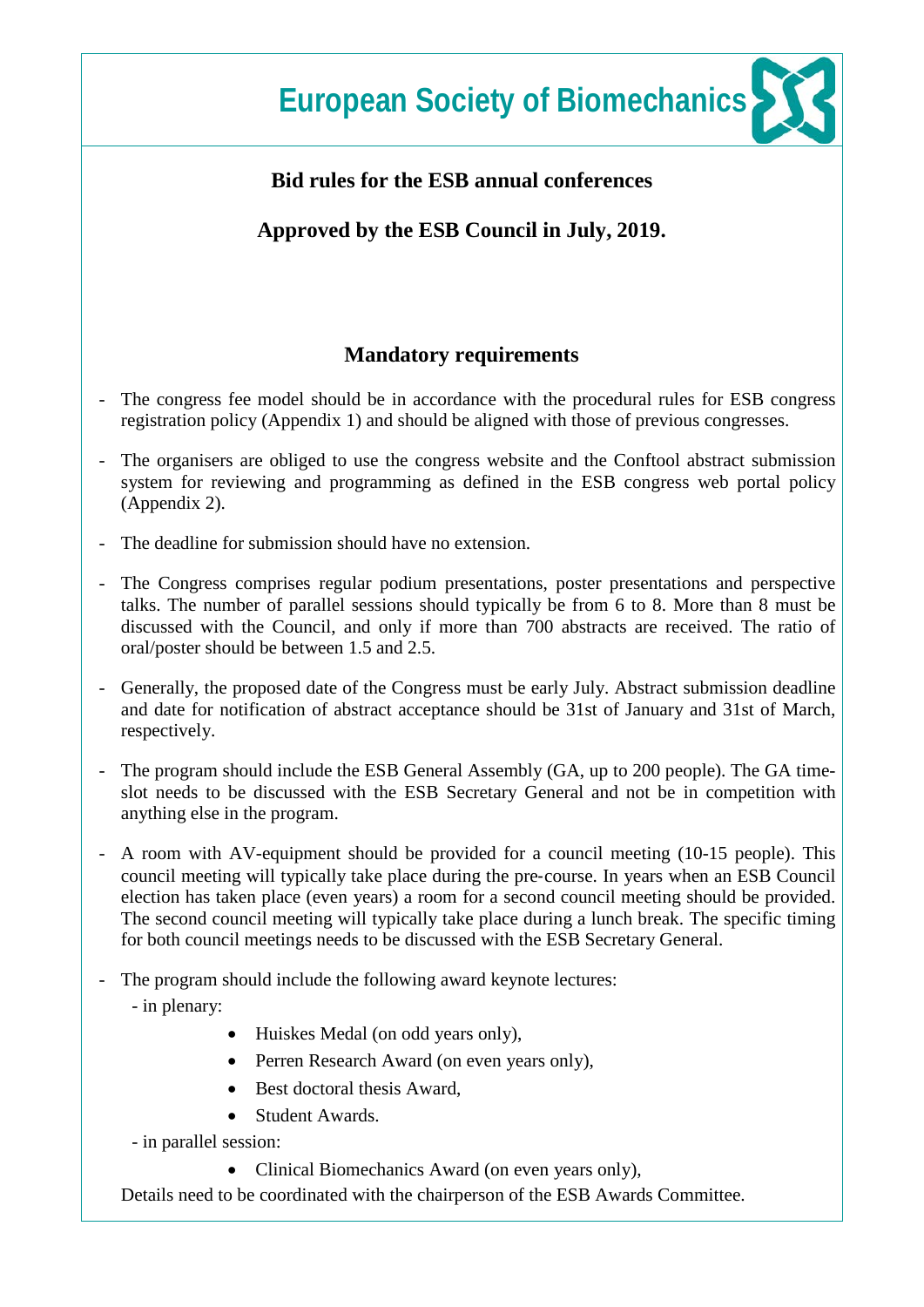- An early submission deadline should be proposed for the Perspectives talks.
- The organisers should ensure that the ESB corporate members receive the benefits that arise from their corporate membership status (20% discount on the booth price and corporate members session).
- The program should include a corporate member's session (parallel session).
- There should be a free ESB booth, possibly next to the registration counter, to be coordinated with the chairperson of the ESB Membership Committee.
- Services to publishers of affiliated journals must be provided, as stipulated by agreement between the ESB and the publisher.
- The program should include a special session for affiliated societies to the ESB (i.e. ESB iomat, TERMIS…), after consultation with the chair of the ESB Meetings committee.
- One ESB council member, designated by the ESB Council, is included in the local organizing committee. This member shall act as liaison between the local organisation and the ESB Council.
- In the case of a financial loss, ESB will not be liable.
- Within three months after the meeting, the organisers must present the ESB Council with a list of the no-shows, i.e., a list of authors on oral and poster presentations that were included in the program but that were not presented.
- Within six months after the meeting, the organisers must present the ESB Council with a report on the meeting, including:
	- number of submitted abstracts;
	- final layout of the program including the number of oral presentations, poster presentation, perspective talks and keynote lectures;
	- number of attendees, organized by category (regular members, student members, etc.);
	- financial overview, including a detailed overview of incomes and expenses.
- At the application time the chairperson of the organising committee must be an ESB member in good standing for at least 2 years.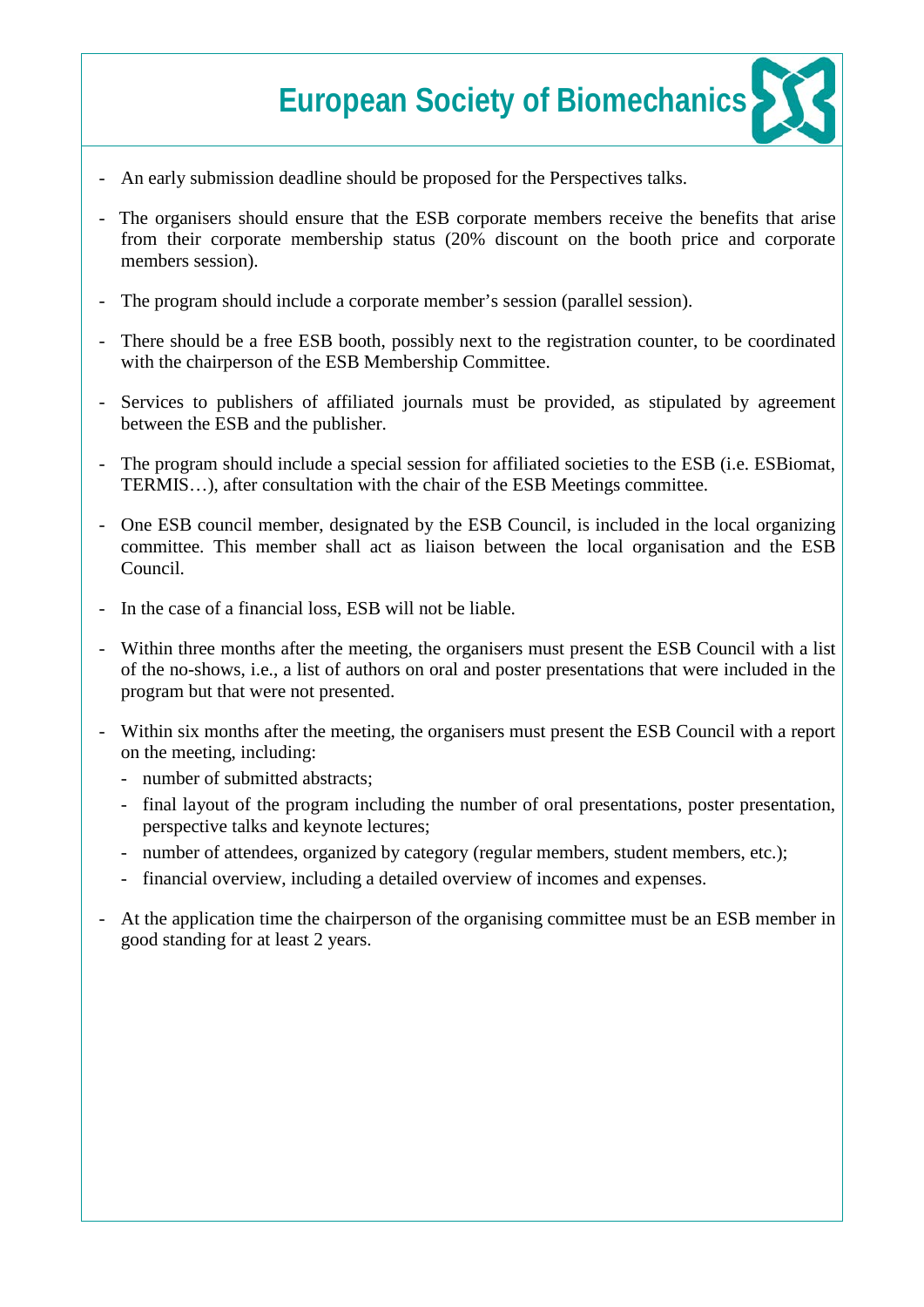The selection process of the bids is organized in 2 steps:

Step 1: the organizers should submit in their bid the following items, according the dedicated template (see appendix 3):

- Composition of the Organising committee
- Location (Name of the city, University or Congress center, capacity of the rooms (plenary and parallel sessions)
- Strategic layout of the scientific program
- Actions to ensure high scientific quality of the conference (number of parallel sessions, organization of the poster presentations, …)
- Provisional budget and fee model of the meeting
- Additional specificities of the bid

### Step 2:

Based on step 1, one or two bids will be selected to prepare a full bid including the following documents:

- Provisional budget and fee model of the meeting
- Composition of the Organising and Scientific committees
- Strategic layout of the scientific program
- Actions to ensure high scientific quality of the conference (reviewing process for the abstracts, number of parallel sessions, organization of the poster presentations, ratio between podium and poster presentations,…)
- Mobility and accommodation
- Description of the venue (capacity of the rooms (plenary and parallel sessions)) and of the location
- A declaration in which the organiser agrees that any modification to what is described in the above documents must be approved by the ESB Council

If required by the council, the organisers should be available for a formal presentation of the bid in front of the council in the July council meeting according to the time frame presented below.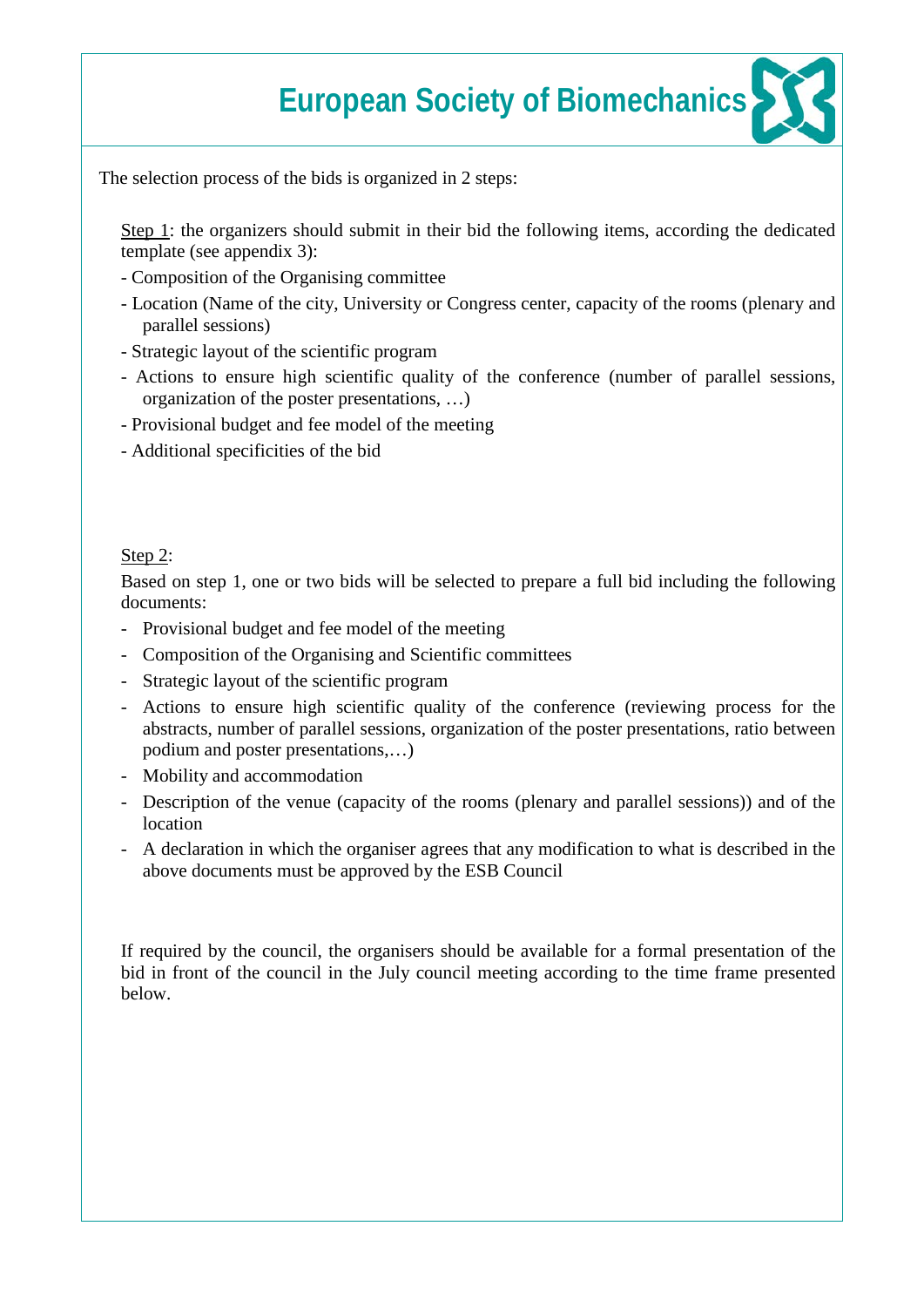### **Evaluation Criteria**

#### Step 1:

- o Strategic layout of the scientific program
- o Actions to ensure high scientific quality of the conference
- o Clear and detailed meeting budget and fee structure

#### Step 2:

- o Full compliance with the aforementioned rules, as well as with the rules specified in the Appendices 1 to 3.
- o Strategic layout of the scientific program
- o Actions to ensure high scientific quality of the conference
- o Attention to all branches of biomechanics.
- o International scientific board, with a minority of locals
- o Clear and detailed meeting budget and fee structure
- o Satellite events such as round tables, workshops, etc. in collaboration with institutions such as the European Commission, the European Science Foundation, COST programs, and in general aiming to improve the institutional visibility of ESB at the European level.
- o Effective mobility and accommodation plan
- o Specific actions aimed to broaden the membership base
- o Specific actions to limit environmental impact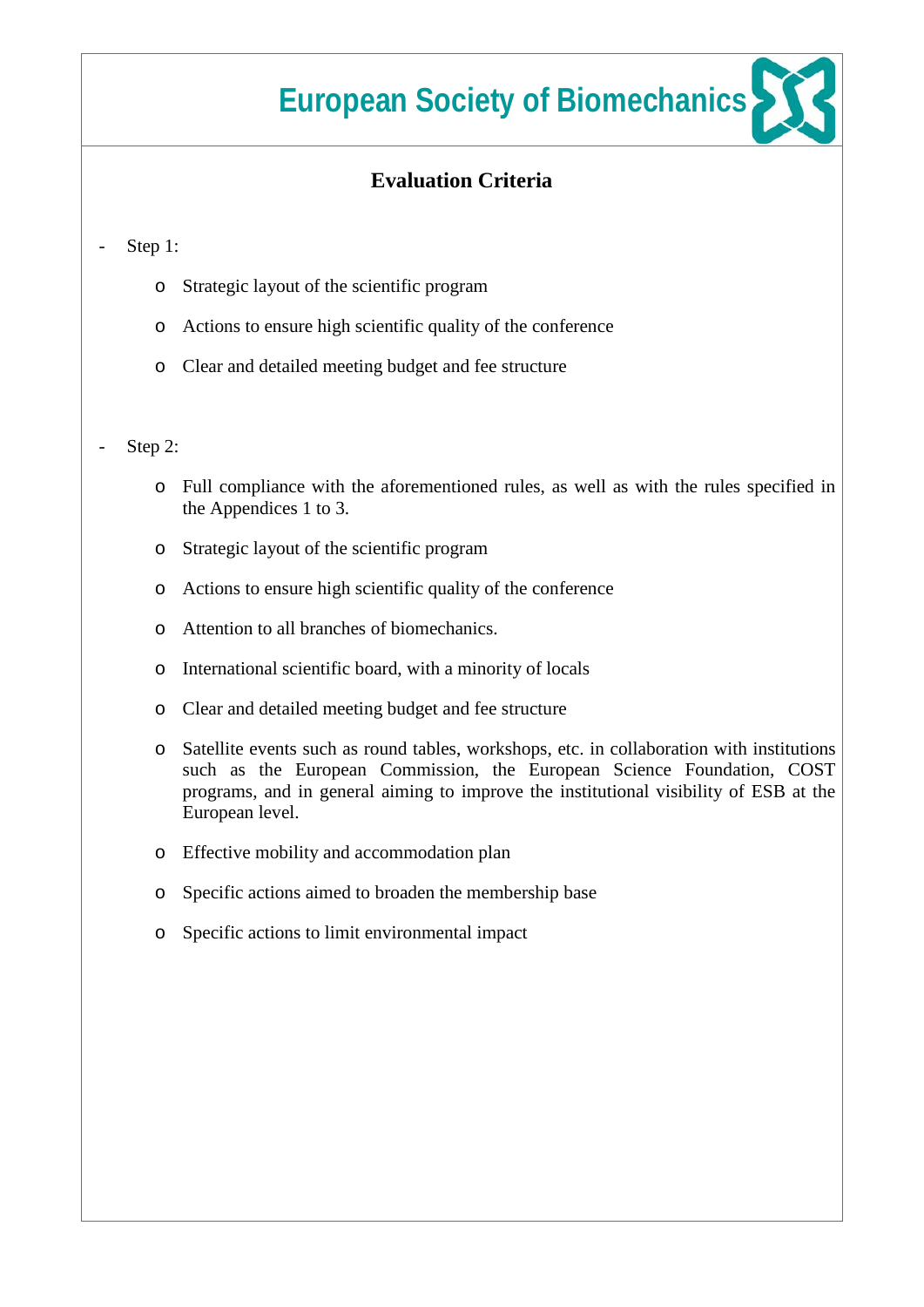### **Services to the organisers**

- Use of the ESB brand name, logo, etc.
- ESB will advertise the meeting to all of its members and in all of its public organs including Journal of Biomechanics and Clinical Biomechanics.
- Authorisation to post all call-for-papers and service communications on the ESB web site and in the ESB Newsletter.
- Advisory service on the organisation of the congress and on the balanced composition of the scientific program.
- ESB will provide Congress webpages integrated to the ESB society website. Support will be provided in applying ESB-specific settings to a commercial system (Conftool) for the abstract submission, registration and reviewing process.
- ESB will provide a mechanism to check ESB membership status. Information about membership status is directly available when using Paypal as method of payment. An alternative mechanism will be made available to check membership status of people registering using other methods of payment.
- The list of ESB affiliated societies is available at the following webpage: https://esbiomech.org/affiliated-societies/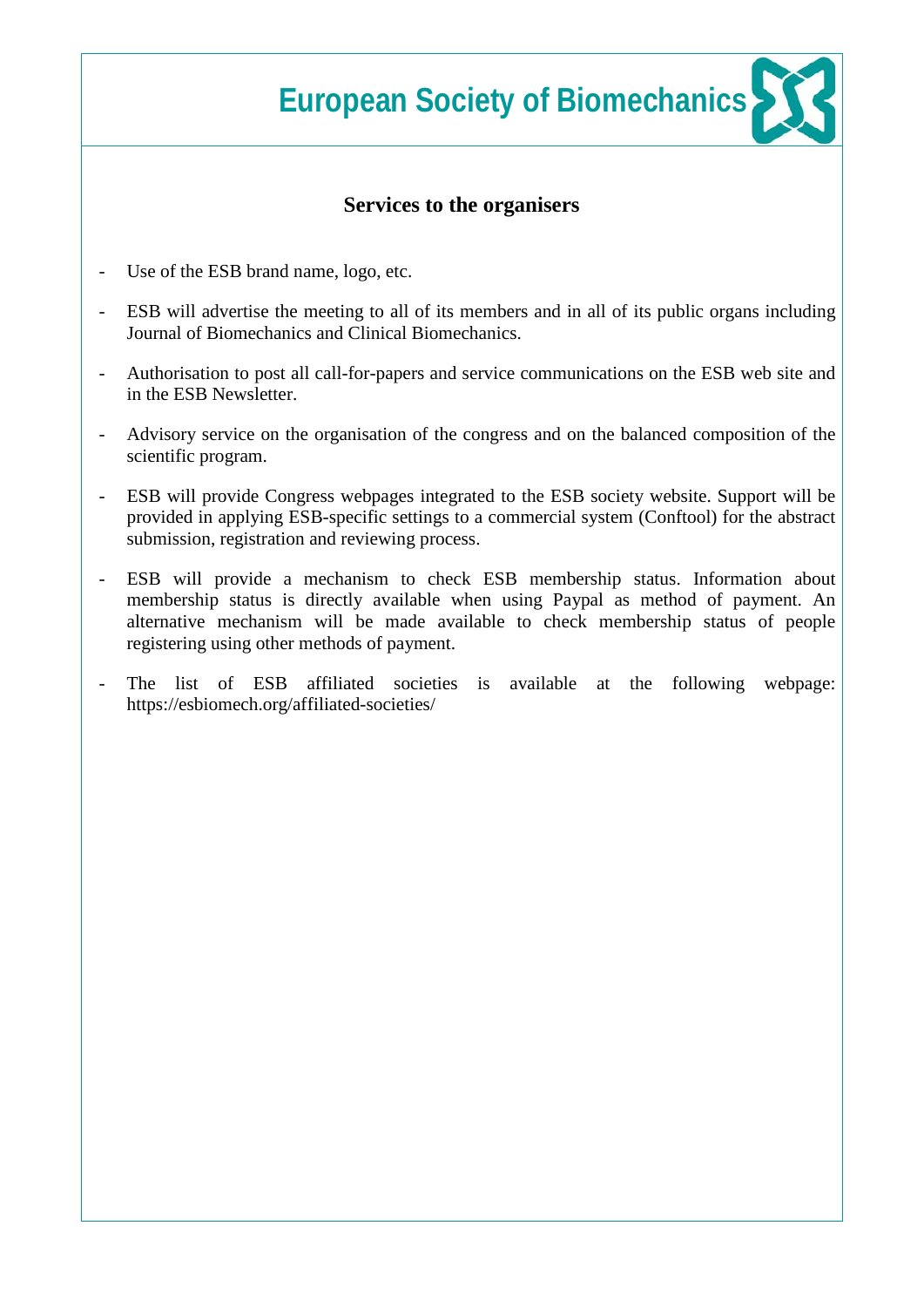### **Time frame of progress of the process**

- A... 1 October (45 months before the annual conference), the Chair of the Meetings Committee sends a call for bids to all active members.
- B… 15 December (At least 43 months before the annual conference), Interested members send their bid (stage 1) to the Chair of the Meetings Committee.
- C... 30 January ( $T_0$  minus 42 months): One or two bids (step 1) are selected by the ESB Council.
- D... 30 April ( $T_0$  minus 39 months): Members whose bids were selected after step 1 send their Full bid to the Chair of the Meetings Committee.
- $E...$  T<sub>0</sub> minus 38 months: The Council discusses the bids and will send the verdict to the applicants. The verdict can be either a no, or an invitation for a presentation in person by the applicants at the next ESB congress (or World Congress of Biomechanics).
- $F...$  T<sub>0</sub> minus 36 months: The applicants present their case before the council in the meeting held during the ESB conference. If there is a strong bid, the winning bid is announced to the bidders. If not, the shortlisted bids are invited to present a stronger bid.
- $G...$  T<sub>0</sub> minus 24 months: The winning bid is announced to the members attending the ESB congress.
- $H...$  T<sub>0</sub> minus 18 months: the council visits the place of the selected conference venue for an inspection and makes suggestions on the various issues related to the conference.

| $T_0 - 45$ mo | $T_0 - 43$ mo | $T_0 - 42$ mo | $T_0 - 39$ mo | $T_0 - 38 \text{ mo}$ | $T_0 - 36$ mo | $T_0 - 24$ mo | $T_0 - 18$ mo | $T_0$ |  |
|---------------|---------------|---------------|---------------|-----------------------|---------------|---------------|---------------|-------|--|
| Oct           | Dec           | lan           | Apr           | May                   | July          | July          | Jan           | July  |  |
| n             |               |               |               |                       |               |               | 11            |       |  |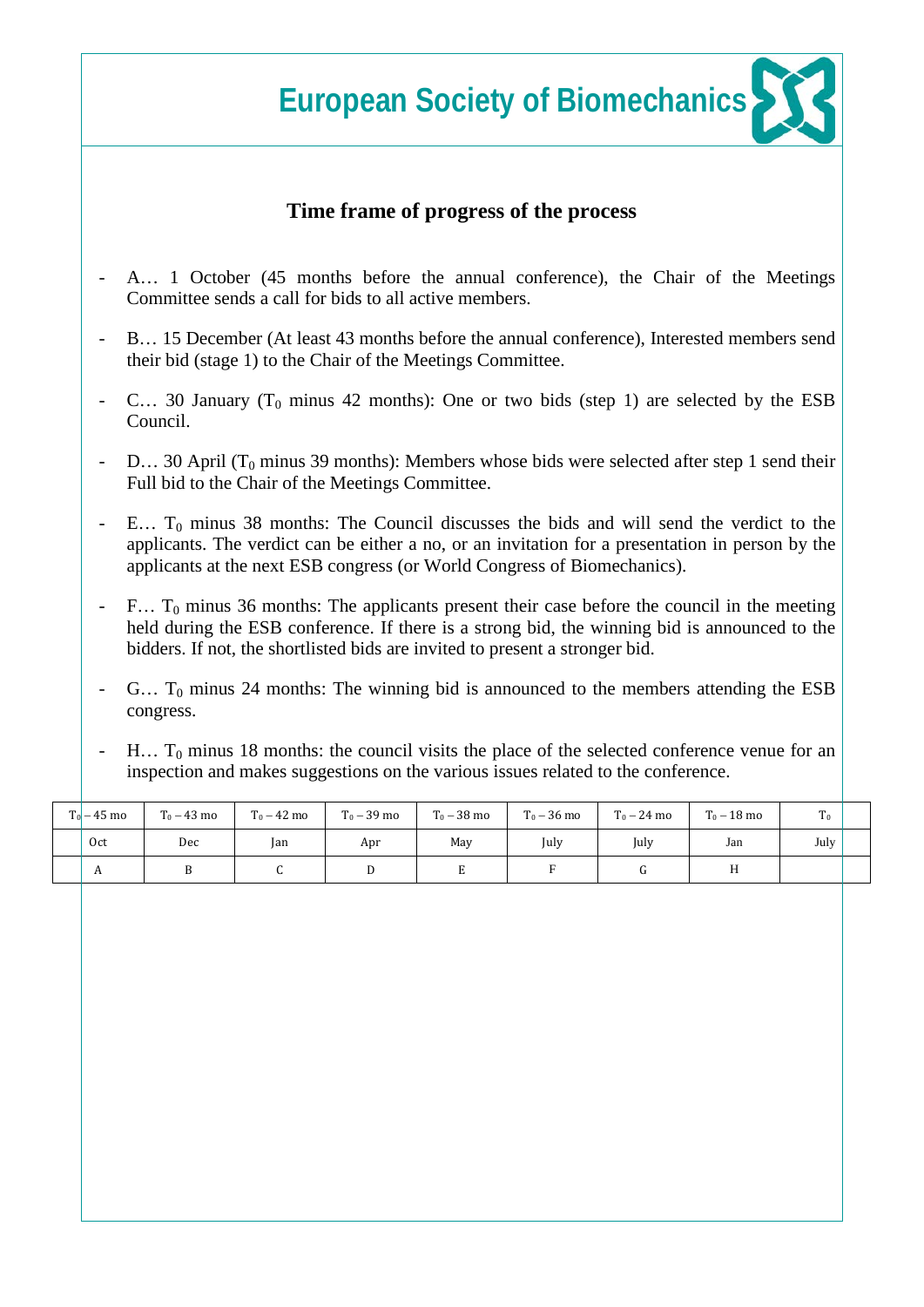# **Appendix 1**

## **ESB congress fee model**

- ESB members (active or student) in good standing (i.e. who have paid the ESB membership fee for the year of the congress) benefit from a reduced congress fee.
- The difference between the reduced congress fee and the fee for non-members must be at least two years of ESB membership (for students as well as active members; for early as well as late registration).
- ESB senior and honorary members will have an additional discount on the reduced congress registration fee, equal to the amount of one year membership fee.
- For every paying congress participant, the congress organizer will transfer to the ESB Council an amount of 60 euros (for each regular attendee) or 40 euros (for each student). This flat rate allows getting the yearly membership paid.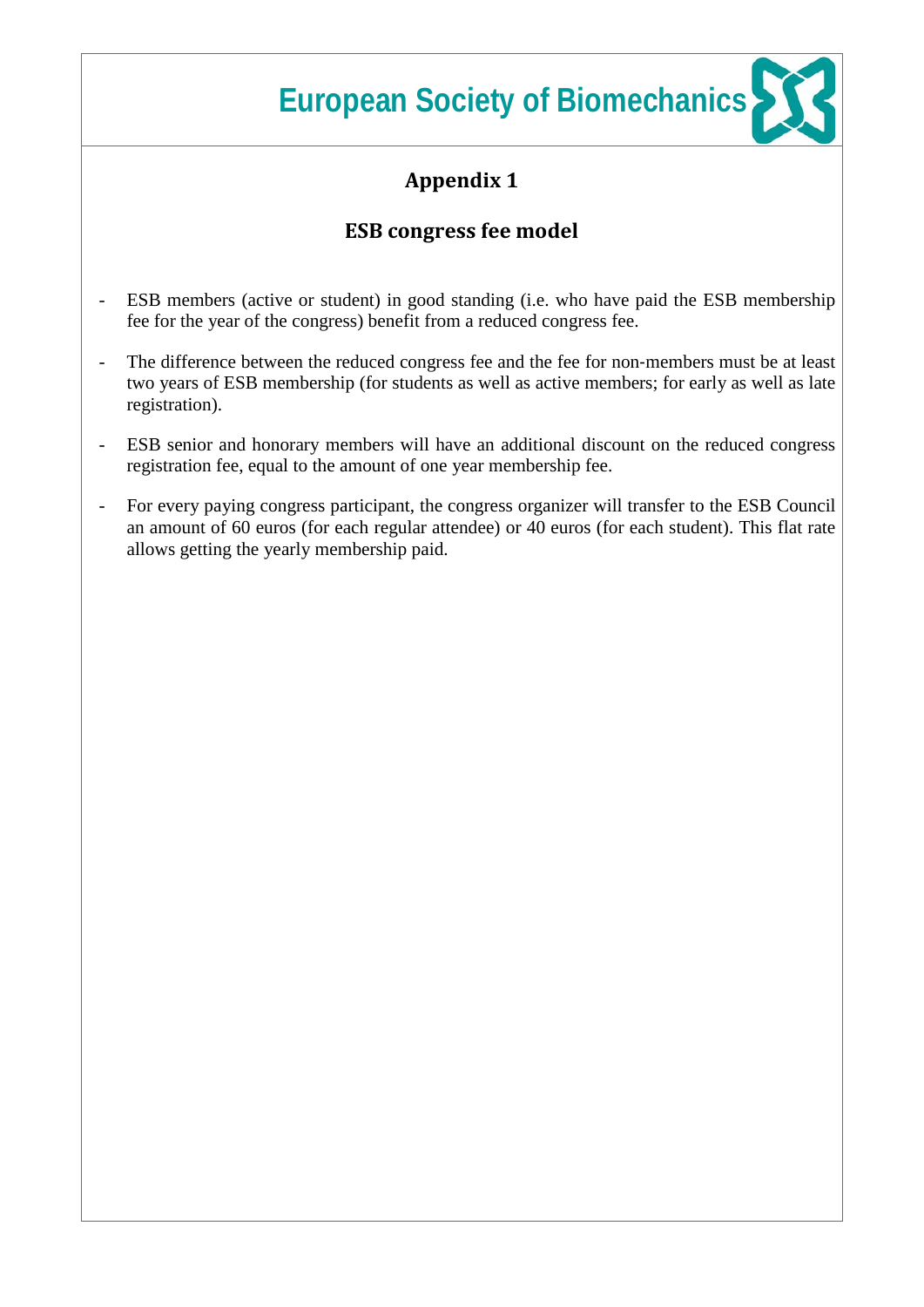# **Appendix 2**

## **Webportal**

- 1. The ESB will provide Congress webpages (Wordpress) with a similar "look and feel" to the ESB society website.
- 2. The Webportal committee requires the local organizer use a commercial provider, Conftool, in support of the congress management.
- 3. Conftool provides an abstract submission and review system, together with tools for creating and presenting the conference programme.
- 4. A separate conference app provided by Conference4me enables mobile phone access to the Conftool programme data
- 5. Conftool provides registration tools also, however it may be more convenient for a local PCO to handle this separately.
- 6. The Webportal committee will support the local organizers in copying ESB-specific settings for Conftool from the installation of the previous ESB conference.
- 7. The providers of Conftool offer comprehensive and rapid support. Additionally organizers have the support of the ESB system manager and the Chairperson of the ESB webportal committee.
- 8. The organisers must include budget items for web-based management of abstract submission and review and Conftool and Conference4me.
- 9. Following the conference and the end of the Conftool installation the ESB will archive the abstracts presented at the conference on our Wordpress site.
- 10. The organisers will contribute to support the cost of the Wordpress system with the amount of 500 euros.